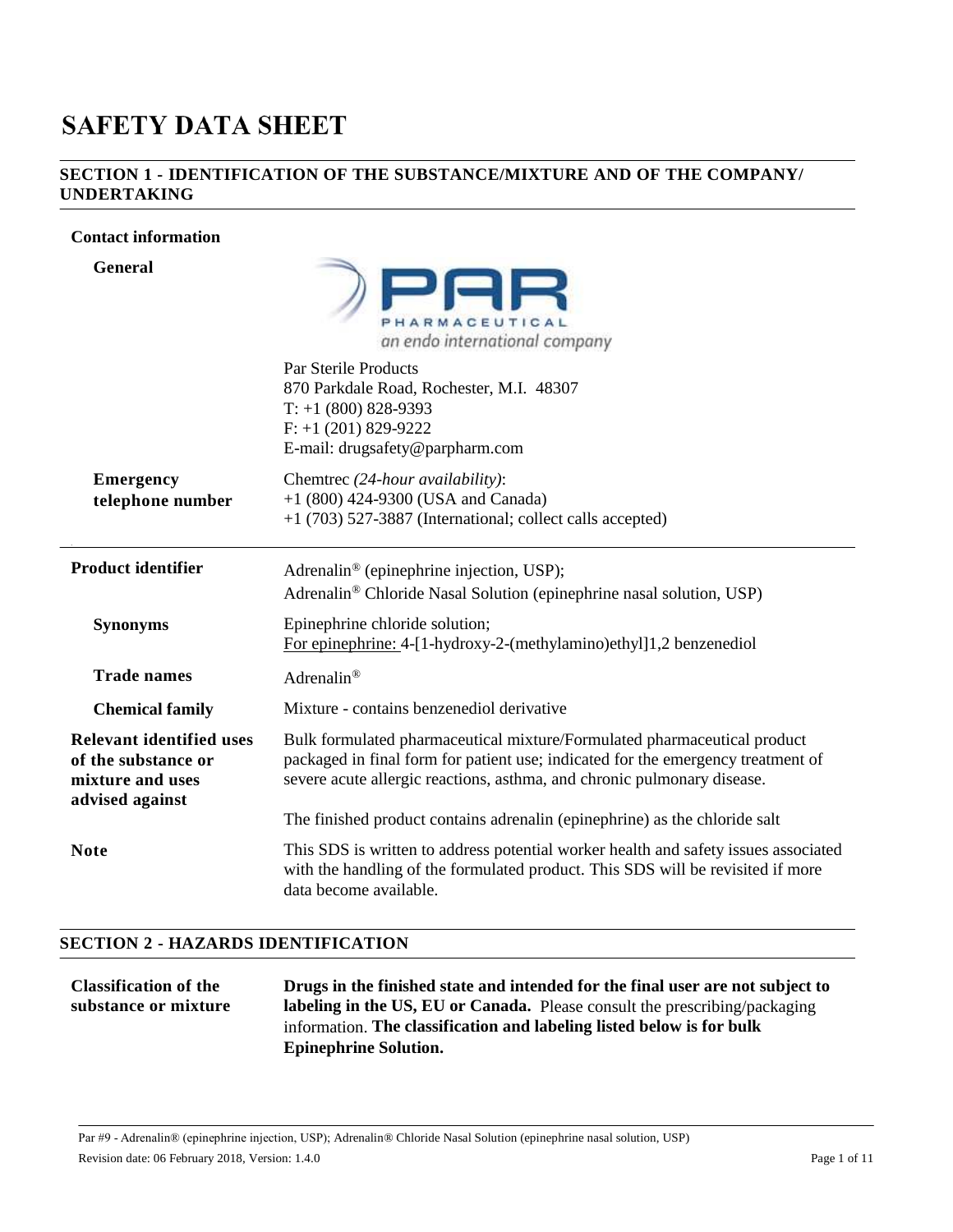| <b>Globally Harmonized</b><br><b>System [GHS]</b> | Not classified                                                                                                                                                                                                                                                                                                                                                                                                                                                                                                                                                                                                                                                                                                                                                    |  |
|---------------------------------------------------|-------------------------------------------------------------------------------------------------------------------------------------------------------------------------------------------------------------------------------------------------------------------------------------------------------------------------------------------------------------------------------------------------------------------------------------------------------------------------------------------------------------------------------------------------------------------------------------------------------------------------------------------------------------------------------------------------------------------------------------------------------------------|--|
| <b>Label elements</b>                             |                                                                                                                                                                                                                                                                                                                                                                                                                                                                                                                                                                                                                                                                                                                                                                   |  |
| <b>GHS</b> hazard<br>pictogram                    | None required                                                                                                                                                                                                                                                                                                                                                                                                                                                                                                                                                                                                                                                                                                                                                     |  |
| GHS signal word                                   | None required                                                                                                                                                                                                                                                                                                                                                                                                                                                                                                                                                                                                                                                                                                                                                     |  |
| <b>GHS</b> hazard<br>statements                   | None required                                                                                                                                                                                                                                                                                                                                                                                                                                                                                                                                                                                                                                                                                                                                                     |  |
| <b>GHS</b> precautionary<br>statements            | None required                                                                                                                                                                                                                                                                                                                                                                                                                                                                                                                                                                                                                                                                                                                                                     |  |
| <b>Other hazards</b>                              | Epinephrine $(i.e.,$ adrenaline) is an endogenous neurotransmitter hormone and its<br>primary effects are vasoconstriction, cardiac stimulation, and smooth muscle<br>relaxation. The most common adverse effects reported with therapeutic use<br>include transient/moderate anxiety, feelings of over stimulation, restlessness,<br>headache, tremor, weakness, shakiness, dizziness, sweating, increased heart rate,<br>palpitations, paleness, nausea, vomiting, and difficulty breathing. Other<br>symptoms, such as high blood pressure, cardiac arrhythmias, and cerebral bleeding,<br>have occurred. As epinephrine can cross the placenta, it may adversely affect the<br>fetus (e.g., reduce fetal oxygen levels due to constriction of blood vessels). |  |
| <b>Note</b>                                       | This mixture does not meet criteria for classification under GHS as implemented<br>by Regulation EC No 1272/2008 (EU CLP), WHMIS 2015 (Health Canada), and<br>Hazard Communication Standard No. 1910.1200 (US OSHA). Nevertheless, it<br>should be handled with caution as it has not yet been fully tested.                                                                                                                                                                                                                                                                                                                                                                                                                                                      |  |

# **SECTION 2 - HAZARDS IDENTIFICATION** …continued

# **SECTION 3 - COMPOSITION/INFORMATION ON INGREDIENTS**

| ELINCS#<br>200-317-6<br><b>Chlorbutanol</b><br>$57-15-8$<br>$\leq 0.5\%$<br>Epinephrine<br>51-43-4<br>200-098-7<br>$\leq$ 0.1 % | <b>GHS</b> Classification                                                           |
|---------------------------------------------------------------------------------------------------------------------------------|-------------------------------------------------------------------------------------|
|                                                                                                                                 | ATO4: H302                                                                          |
|                                                                                                                                 | ATO2: H300; ATD2: H310;<br>ATI2: H330; STOT-R1:<br>H372; RT1B: H360Df; CA3:<br>H412 |
| 231-548-0<br>Sodium bisulfite<br>7631-90-5<br>$\leq 0.05\%$                                                                     | ATO4: H302; EUH031                                                                  |

Note The ingredient(s) listed above are considered hazardous. GHS classifications for sodium bisulfite are based on EU - CLP Annex VI - Table 3.1. The remaining components are non-dangerous/not hazardous and/or present at amounts below reportable limits. See Section 16 for full text of GHS classifications.

Par #9 - Adrenalin® (epinephrine injection, USP); Adrenalin® Chloride Nasal Solution (epinephrine nasal solution, USP) Revision date: 06 February 2018, Version: 1.4.0 Page 2 of 11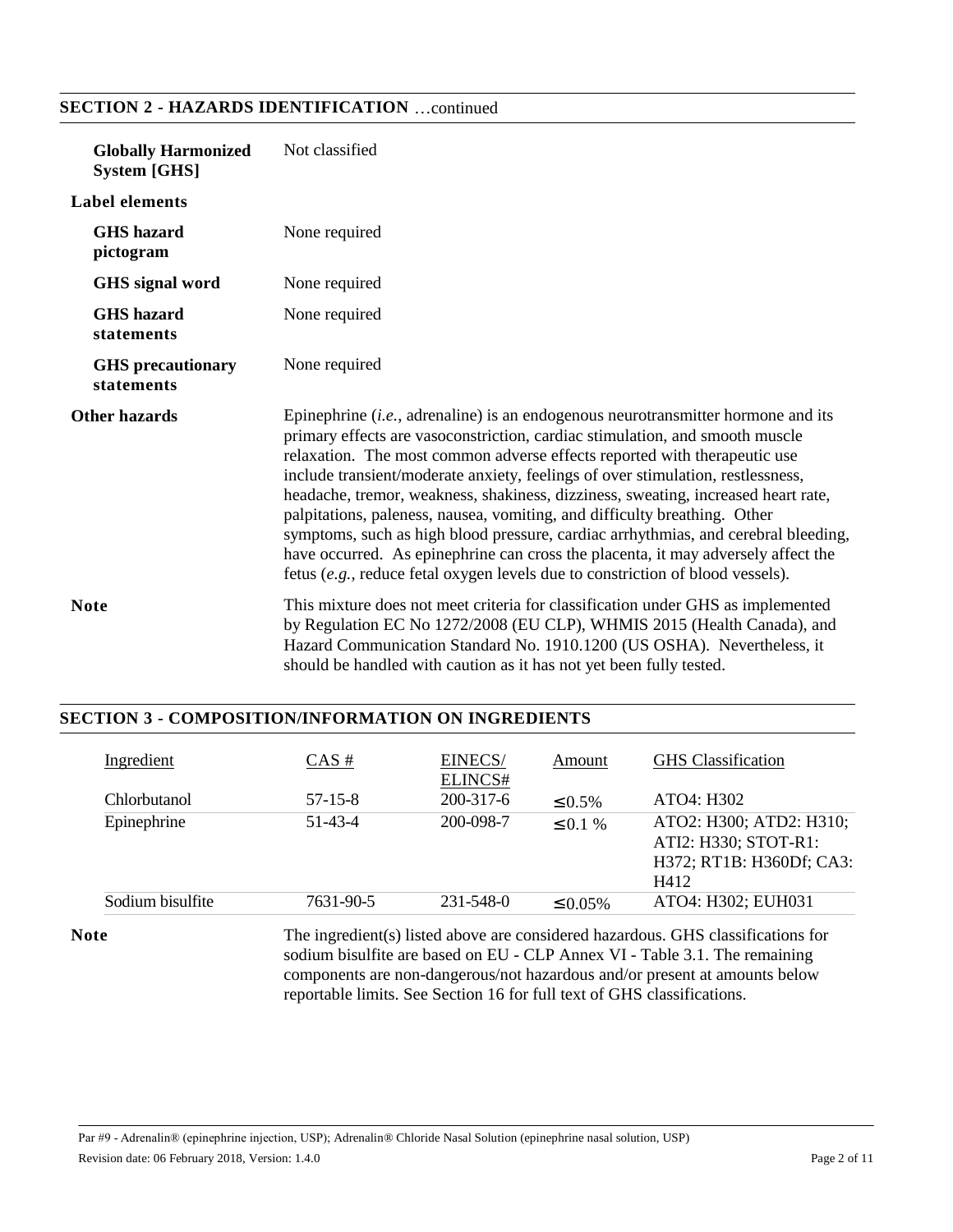### **SECTION 4 - FIRST AID MEASURES**

### **Description of first aid measures**

| <b>Immediate Medical</b><br><b>Attention Needed</b>                                                  | Yes                                                                                                                                                                                                                                                                                                                                                                                                                                                                       |
|------------------------------------------------------------------------------------------------------|---------------------------------------------------------------------------------------------------------------------------------------------------------------------------------------------------------------------------------------------------------------------------------------------------------------------------------------------------------------------------------------------------------------------------------------------------------------------------|
| <b>Eye Contact</b>                                                                                   | If easy to do, remove contact lenses, if worn. Immediately flush eyes with copious<br>quantities of water for at least 15 minutes. If irritation occurs or persists, notify<br>medical personnel and supervisor.                                                                                                                                                                                                                                                          |
| <b>Skin Contact</b>                                                                                  | Wash exposed area with soap and water and remove contaminated clothing/shoes.<br>If irritation occurs or persists, notify medical personnel and supervisor.                                                                                                                                                                                                                                                                                                               |
| <b>Inhalation</b>                                                                                    | Immediately move exposed subject to fresh air. If not breathing, give artificial<br>respiration. If breathing is labored, administer oxygen. Immediately notify medical<br>personnel and supervisor.                                                                                                                                                                                                                                                                      |
| Ingestion                                                                                            | Do not induce vomiting unless directed by medical personnel. Do not give anything<br>to drink unless directed by medical personnel. Never give anything by mouth to an<br>unconscious person. Notify medical personnel and supervisor.                                                                                                                                                                                                                                    |
| <b>Protection of first aid</b><br>responders                                                         | See Section 8 for Exposure Controls/Personal Protection recommendations.                                                                                                                                                                                                                                                                                                                                                                                                  |
| <b>Most important</b><br>symptoms and effects,<br>both acute and delayed                             | See Sections 2 and 11.                                                                                                                                                                                                                                                                                                                                                                                                                                                    |
| <b>Indication of immediate</b><br>medical attention and<br>special treatment<br>needed, if necessary | Contains epinephrine, a potent vasoconstricting-agent. Medical conditions<br>aggravated by exposure: cardiovascular diseases, hypertension, and<br>hypersensitivity. Rapidly acting vasodilators can counteract the the marked pressor<br>effects of epinephrine. If accidental exposure occurs to an individual who is also<br>taking one or more concomitant medications, consult the respective package or<br>prescribing information for potential drug interactions. |

#### **SECTION 5 - FIREFIGHTING MEASURES**

| <b>Extinguishing media</b>      | Use water spray (fog), foam, dry powder, or carbon dioxide, as appropriate for<br>surrounding fire and materials.                                                                                          |  |
|---------------------------------|------------------------------------------------------------------------------------------------------------------------------------------------------------------------------------------------------------|--|
| <b>Specific hazards arising</b> | No information identified. May emit carbon monoxide, carbon dioxide, oxides of                                                                                                                             |  |
| from the substance or           | nitrogen and sulfur, nitric and sulfuric acid, hydrochloric acid, and other nitrogen-,                                                                                                                     |  |
| mixture                         | sulfur-, and/or chlorine-containing compounds.                                                                                                                                                             |  |
| Flammability/                   | No explosivity or flammability data identified. As product is an aqueous solution,                                                                                                                         |  |
| <b>Explosivity</b>              | it is not expected to be flammable or explosive.                                                                                                                                                           |  |
| <b>Advice for firefighters</b>  | Wear full protective clothing and a self-contained breathing apparatus with a full<br>facepiece operated in the pressure demand or other positive pressure mode.<br>Decontaminate all equipment after use. |  |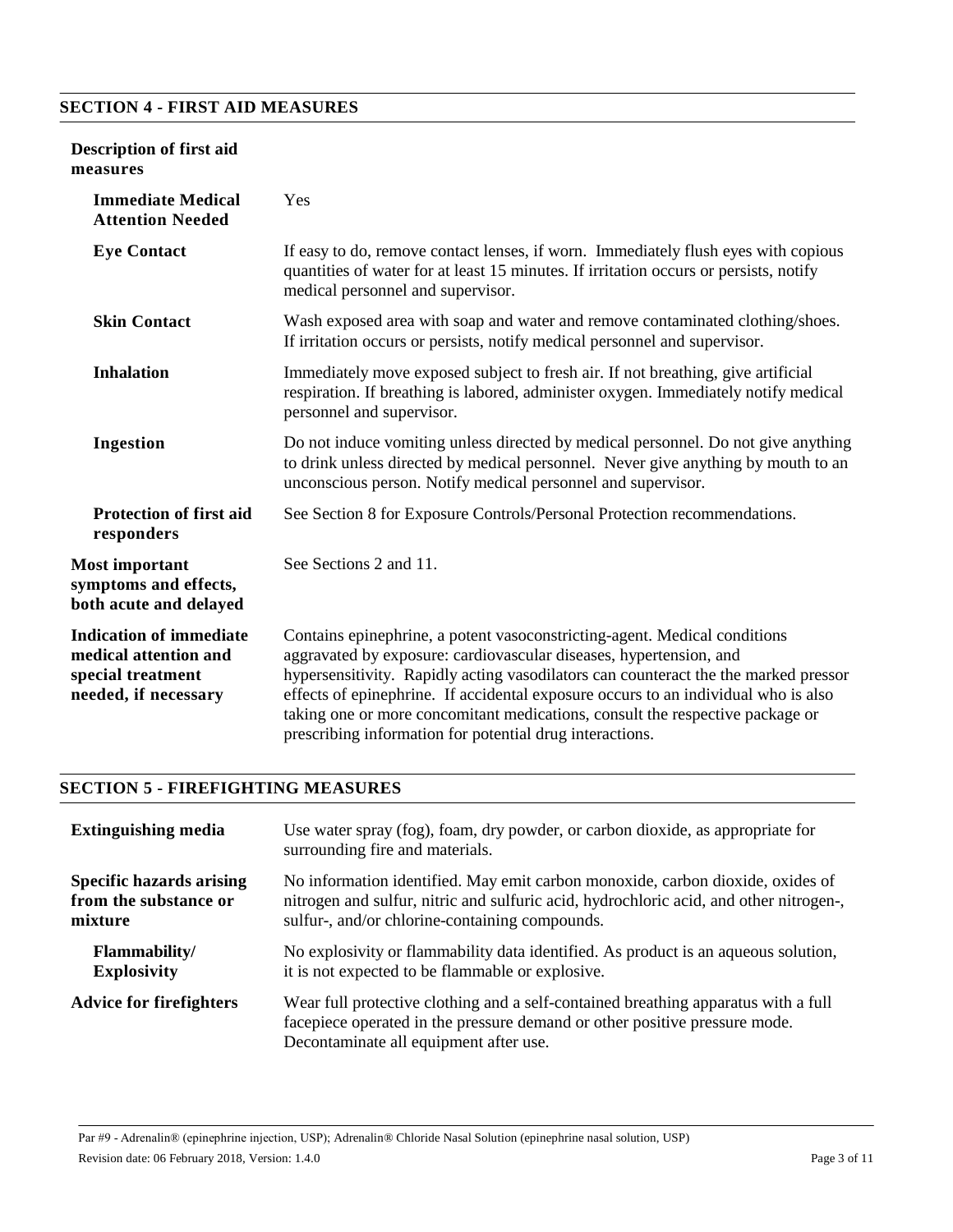# **SECTION 6 - ACCIDENTAL RELEASE MEASURES**

| <b>Personal precautions,</b><br>protective equipment<br>and emergency<br>procedures | If product is released or spilled, take proper precautions to minimize exposure by<br>using appropriate personal protective equipment (see Section 8). Area should be<br>adequately ventilated. Do not breathe mist/spray.                                                                                                                                                                                                                                                                                                                         |
|-------------------------------------------------------------------------------------|----------------------------------------------------------------------------------------------------------------------------------------------------------------------------------------------------------------------------------------------------------------------------------------------------------------------------------------------------------------------------------------------------------------------------------------------------------------------------------------------------------------------------------------------------|
| <b>Environmental</b><br>precautions                                                 | Do not empty into drains. Avoid release to the environment.                                                                                                                                                                                                                                                                                                                                                                                                                                                                                        |
| <b>Methods and material</b><br>for containment and<br>cleaning up                   | If vials are crushed or broken, DO NOT CAUSE MATERIAL TO BECOME<br>AIRBORNE. For small spills, soak up material with absorbent, e.g., paper towels.<br>For large spills, cordon off spill area and minimize the spreading of spilled<br>material. Soak up material with absorbent. Collect spilled material, absorbent, and<br>rinse water into suitable containers for proper disposal in accordance with<br>applicable waste disposal regulations (see Section 13). Decontaminate the area<br>twice with an appropriate solvent (see Section 9). |
| Reference to other<br>sections                                                      | See Sections 8 and 13 for more information.                                                                                                                                                                                                                                                                                                                                                                                                                                                                                                        |

# **SECTION 7 - HANDLING AND STORAGE**

| <b>Precautions for safe</b><br>handling                                         | If vials are opened, crushed or broken, follow recommendations for handling bulk<br>formulated pharmaceutical agents (i.e., use of engineering controls and/or other<br>personal protective equipment if needed). Wash thoroughly after handling. |
|---------------------------------------------------------------------------------|---------------------------------------------------------------------------------------------------------------------------------------------------------------------------------------------------------------------------------------------------|
| <b>Conditions for safe</b><br>storage including any<br><i>incompatibilities</i> | Store between 20 to $25^{\circ}$ C (68 to $77^{\circ}$ F). (See USP Controlled Room Temperature.)<br>Epinephrine is light sensitive. Protect from light and freezing. Keep container<br>upright. Discard unused portion.                          |
| Specific end $use(s)$                                                           | No information identified.                                                                                                                                                                                                                        |

#### **SECTION 8 - EXPOSURE CONTROLS/PERSONAL PROTECTION**

| <b>Note</b>                                                                                   | Dispose of broken vials in a sharps container. |                  |                             |
|-----------------------------------------------------------------------------------------------|------------------------------------------------|------------------|-----------------------------|
| <b>Control Parameters/</b><br><b>Occupational Exposure</b><br><b>Limit Values</b><br>Compound | Issuer                                         | <u>Type</u>      | OEL                         |
| Chlorbutanol                                                                                  |                                                |                  |                             |
| Epinephrine<br>Sodium bisulfite                                                               | --<br><b>ACGIH</b>                             | --<br>8-hour TWA | $- -$<br>$5 \text{ mg/m}^3$ |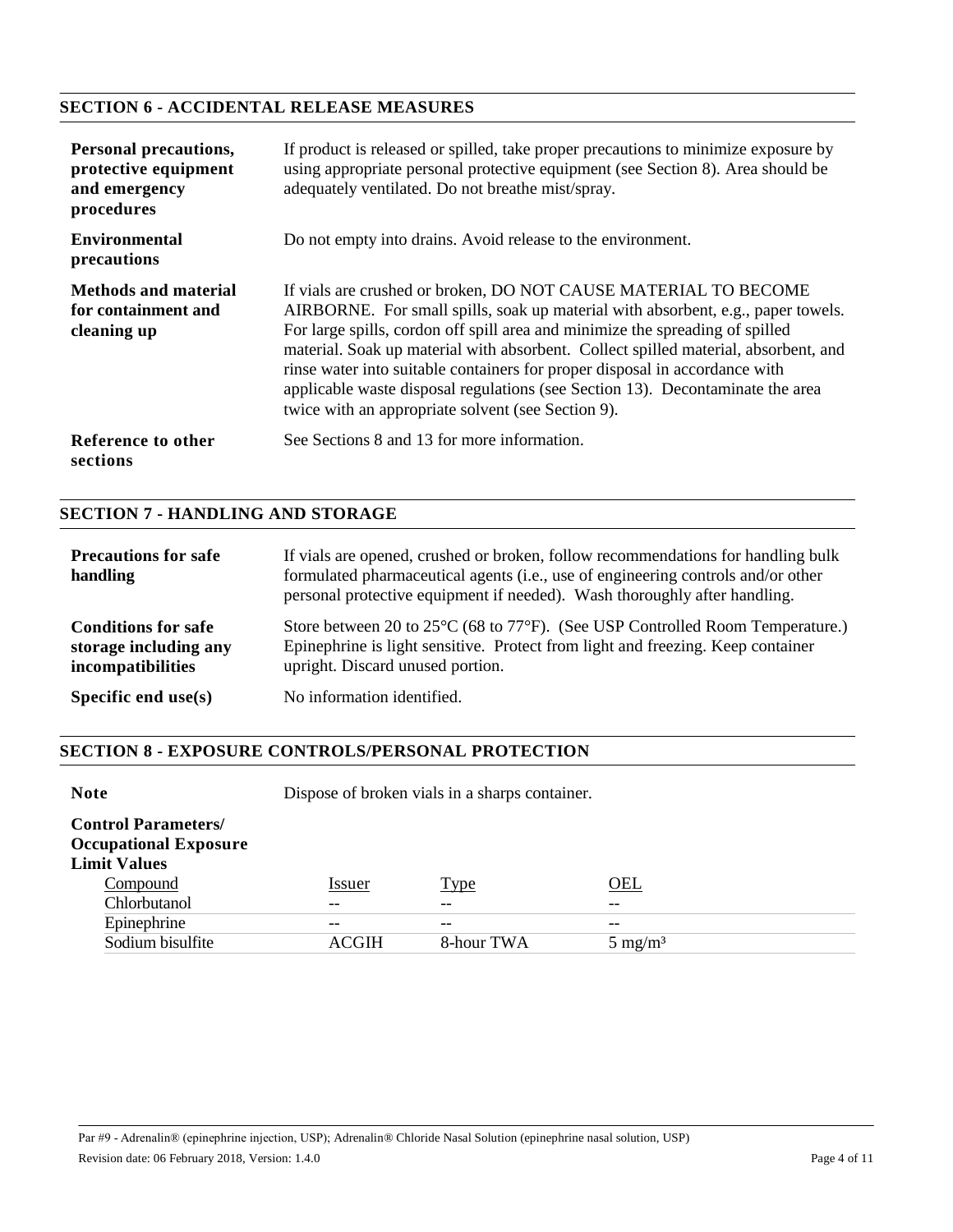# **SECTION 8 - EXPOSURE CONTROLS/PERSONAL PROTECTION** …continued

| <b>Exposure/Engineering</b><br>controls          | None required for normal handling of packaged product. If handling bulk product<br>or if vials are opened/crushed/broken: Selection and use of containment devices<br>and personal protective equipment should be based on a risk assessment of<br>exposure potential. Open handling must not be performed when handling potent<br>substances, or substances of unknown toxicity. Material should be handled inside a<br>closed process, ventilated enclosure, isolator or device of equivalent or better<br>control that is suitable for dusts and/or aerosols.                                                                                                                                                                                                                                |
|--------------------------------------------------|-------------------------------------------------------------------------------------------------------------------------------------------------------------------------------------------------------------------------------------------------------------------------------------------------------------------------------------------------------------------------------------------------------------------------------------------------------------------------------------------------------------------------------------------------------------------------------------------------------------------------------------------------------------------------------------------------------------------------------------------------------------------------------------------------|
| <b>Respiratory</b><br>protection                 | None required for normal handling of packaged product. If handling bulk product<br>or if vials are opened/crushed/broken: Choice of respiratory protection should be<br>appropriate to the task and the level of existing engineering controls. For routine<br>handling tasks, an approved and properly worn powered air-purifying respirator<br>equipped with appropriate HEPA filters or combination filters should provide<br>ancillary protection based on the known or foreseeable limitations of existing<br>engineering controls. Use a positive-pressure air-supplied respirator if there is any<br>potential for an uncontrolled release, when exposure levels are not known, or in<br>any other circumstances where air purifying respirators may not provide adequate<br>protection. |
| <b>Hand protection</b>                           | None required for normal handling of packaged product. Wear nitrile or other<br>impervious gloves if skin contact is possible. Double gloves should be considered.                                                                                                                                                                                                                                                                                                                                                                                                                                                                                                                                                                                                                              |
| <b>Skin protection</b>                           | Wear appropriate gloves, lab coat, or other protective overgarment if skin contact<br>is likely. Base the choice of skin protection on the job activity, potential for skin<br>contact and solvents and reagents in use.                                                                                                                                                                                                                                                                                                                                                                                                                                                                                                                                                                        |
| <b>Eye/face protection</b>                       | Wear safety glasses with side shields, chemical splash goggles, or full face shield,<br>if necessary. Base the choice of protection on the job activity and potential for<br>contact with eyes or face. An emergency eye wash station should be available.                                                                                                                                                                                                                                                                                                                                                                                                                                                                                                                                      |
| <b>Environmental</b><br><b>Exposure Controls</b> | Avoid release to the environment and operate within closed systems wherever<br>practicable. Air and liquid emissions should be directed to appropriate pollution<br>control devices. In case of spill, do not release to drains. Implement appropriate<br>and effective emergency response procedures to prevent release or spread of<br>contamination and to prevent inadvertent contact by personnel.                                                                                                                                                                                                                                                                                                                                                                                         |
| Other protective<br>measures                     | Wash hands in the event of contact with this mixture, especially before eating,<br>drinking or smoking. Protective equipment is not to be worn outside the work area<br>(e.g., in common areas or out-of-doors).                                                                                                                                                                                                                                                                                                                                                                                                                                                                                                                                                                                |

# **SECTION 9 - PHYSICAL AND CHEMICAL PROPERTIES**

| <b>Information on basic</b> |  |
|-----------------------------|--|
| physical and chemical       |  |
| properties                  |  |

**Appearance** Liquid in vials **Color** Colorless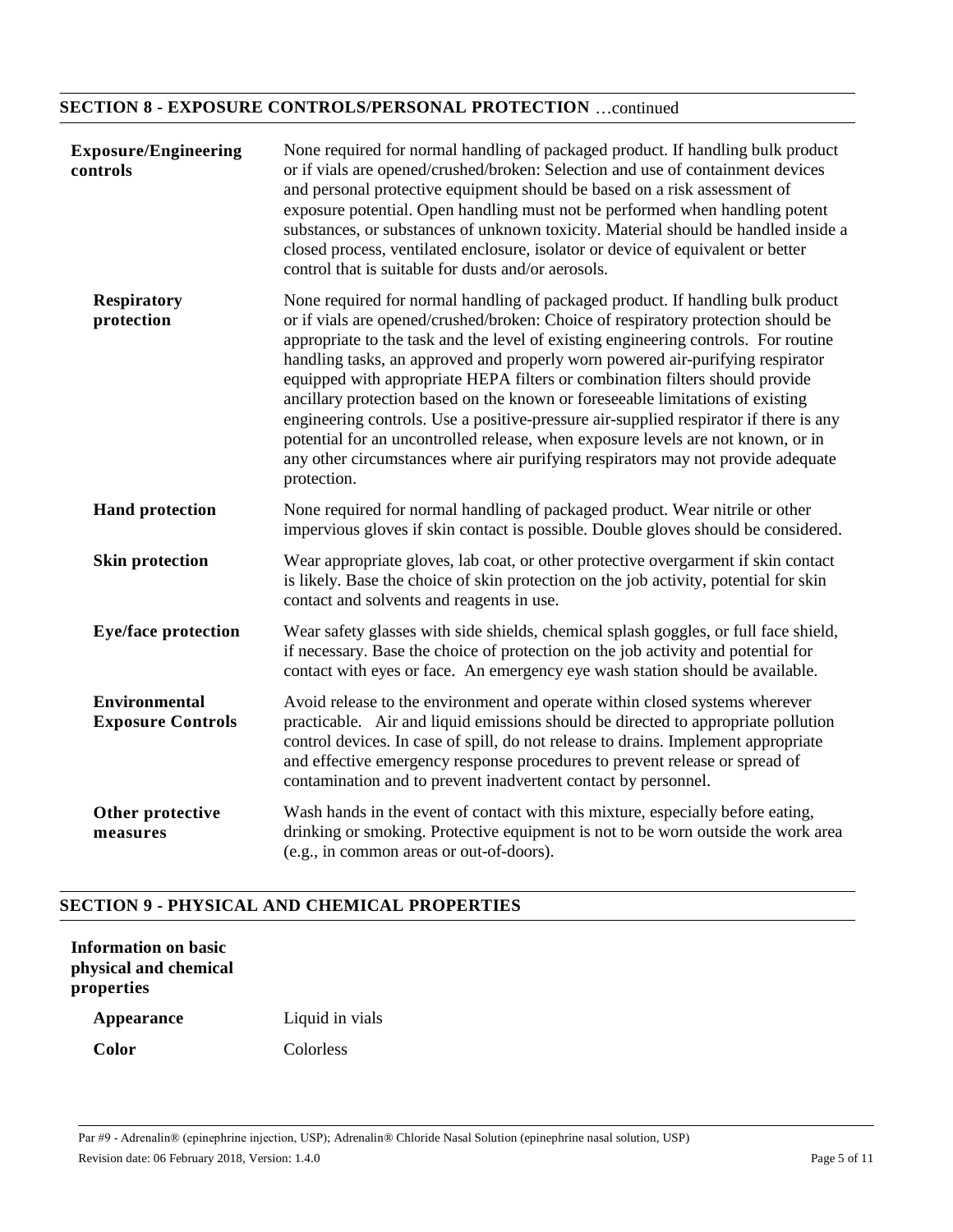# **SECTION 9 - PHYSICAL AND CHEMICAL PROPERTIES** …continued

| Odor                                                      | Odorless                   |
|-----------------------------------------------------------|----------------------------|
| <b>Odor threshold</b>                                     | No information identified. |
| pH                                                        | $3.3 - 4.2$                |
| Melting point/<br>freezing point                          | No information identified. |
| <b>Initial boiling point</b><br>and boiling range         | No information identified. |
| <b>Flash point</b>                                        | No information identified. |
| <b>Evaporation rate</b>                                   | No information identified. |
| <b>Flammability (solid,</b><br>gas)                       | Not applicable.            |
| <b>Upper/lower</b><br>flammability or<br>explosive limits | No information identified. |
| Vapor pressure                                            | No information identified  |
| <b>Vapor density</b>                                      | No information identified. |
| <b>Relative density</b>                                   | No information identified. |
| <b>Water solubility</b>                                   | Soluble in water           |
| <b>Solvent solubility</b>                                 | No information identified. |
| <b>Partition coefficient</b><br>$(n-octanol/water)$       | No information identified. |
| <b>Auto-ignition</b><br>temperature                       | No information identified. |
| Decomposition<br>temperature                              | No information identified. |
| <b>Viscosity</b>                                          | No information identified. |
| <b>Explosive properties</b>                               | No information identified. |
| <b>Oxidizing properties</b>                               | No information identified. |
| <b>Other information</b>                                  |                            |
| <b>Molecular formula</b>                                  | Not applicable (Mixture)   |
| Molecular weight                                          | Not applicable (Mixture)   |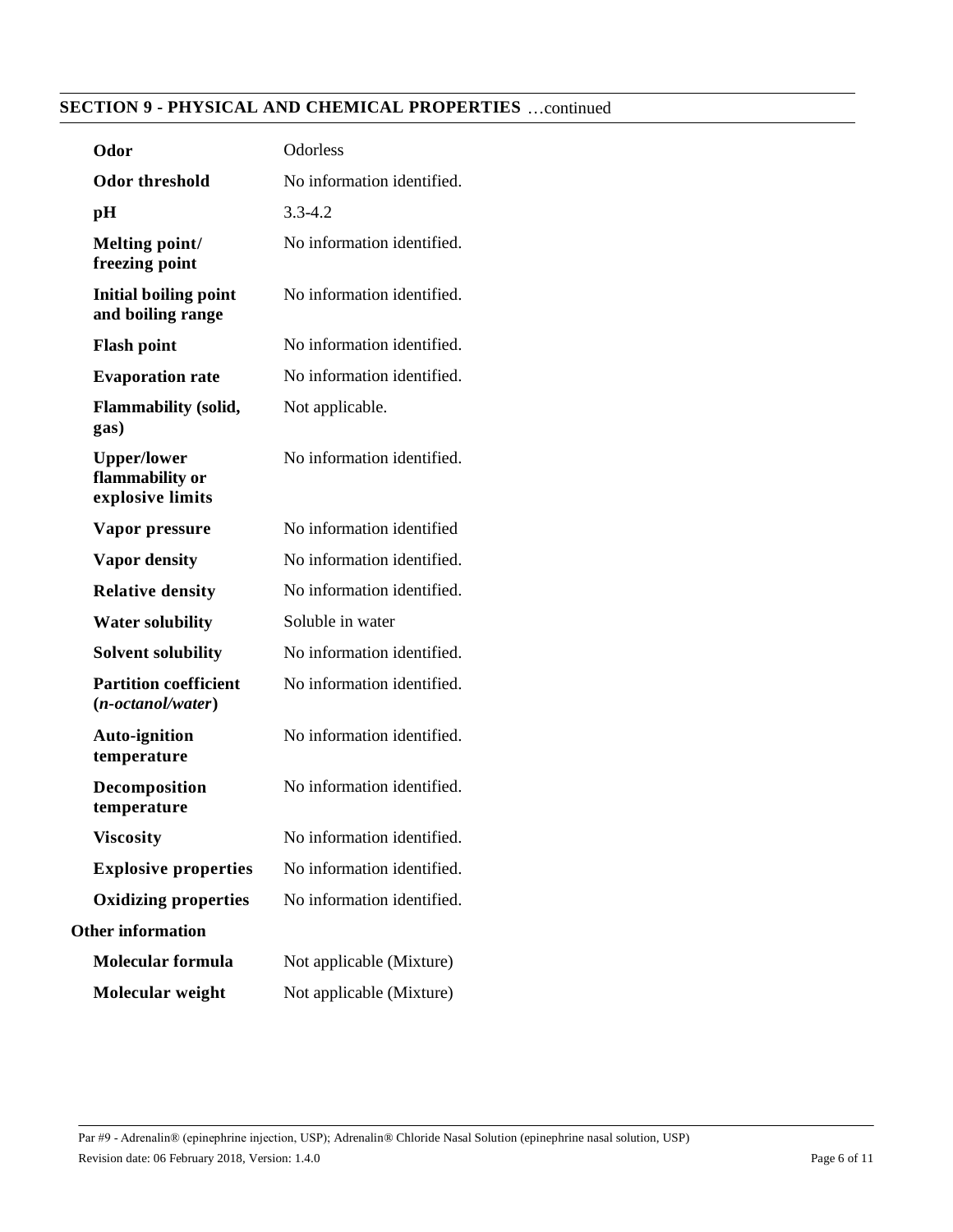# **SECTION 10 - STABILITY AND REACTIVITY**

| <b>Reactivity</b>                            | No information identified.  |
|----------------------------------------------|-----------------------------|
| <b>Chemical stability</b>                    | No information identified.  |
| <b>Possibility of hazardous</b><br>reactions | No information identified.  |
| <b>Conditions to avoid</b>                   | Avoid extreme temperatures. |
| Incompatible materials                       | No information identified.  |
| <b>Hazardous</b><br>decomposition products   | No information identified   |

### **SECTION 11 - TOXICOLOGICAL INFORMATION**

| ۰.<br>×<br>٠<br>۰, |  |  |  |
|--------------------|--|--|--|
|--------------------|--|--|--|

**Note No toxicology data for the product/mixture were identified. The following data describe the active ingredient or other individual ingredients, where applicable.**

#### **Information on toxicological effects**

**Route of entry** May be absorbed by inhalation, skin contact and ingestion.

#### **Acute toxicity**

| Compound         | <b>Type</b>      | Route       | <b>Species</b> | <u>Dose</u>                       |
|------------------|------------------|-------------|----------------|-----------------------------------|
| Chlorbutanol     | $LD_{50}$        | Oral        | Rat            | $510 \frac{\text{mg}}{\text{kg}}$ |
|                  | $LD_{50}$        | Oral        | Mouse          | $150 \text{ mg/kg}$               |
| Epinephrine      | $LD_{50}$        | Intravenous | Rat            | $150 \mu g/kg*$                   |
|                  | $LD_{50}$        | Intravenous | Mouse          | $217 \mu g/kg$                    |
|                  | $LD_{50}$        | Intravenous | Dog            | $100 \mu g/kg$                    |
|                  | $LD_{50}$        | Dermal      | Rat            | $62 \text{ mg/kg}$                |
|                  | LD <sub>LO</sub> | Oral        | Mouse          | $50 \frac{\text{mg}}{\text{kg}}$  |
|                  | LD <sub>LO</sub> | Oral        | Rat            | $30 \text{ mg/kg}$                |
| Sodium bisulfite | $LD_{50}$        | Oral        | Rat            | 2150-3160 mg/kg                   |

**Additional acute toxicity information** \*To err on the side of caution (due to the high potency of this substance), it is assumed that toxicity *via* inhalation may be comparable to the intravenous route.

**Irritation/Corrosion** No data available.

**Sensitization** No data available.

**STOT-single exposure** No data available.

**STOT-repeated exposure/Repeatdose toxicity** In 13-week inhalation studies, increased respiratory rate, changes in respiratory epithelium, and increased heart/adrenal gland weight were observed in rats and mice exposed to 40 mg/m³ epinephrine (duration not specified). Additionally, degenerative lesions of the laryngeal muscle were seen in rats exposed to concentrations  $\geq 20$  mg/m<sup>3</sup>. In mice, inflammation of the glandular stomach and uterine atrophy were observed at concentrations  $\geq 10$  and 40 mg/m<sup>3</sup>, respectively.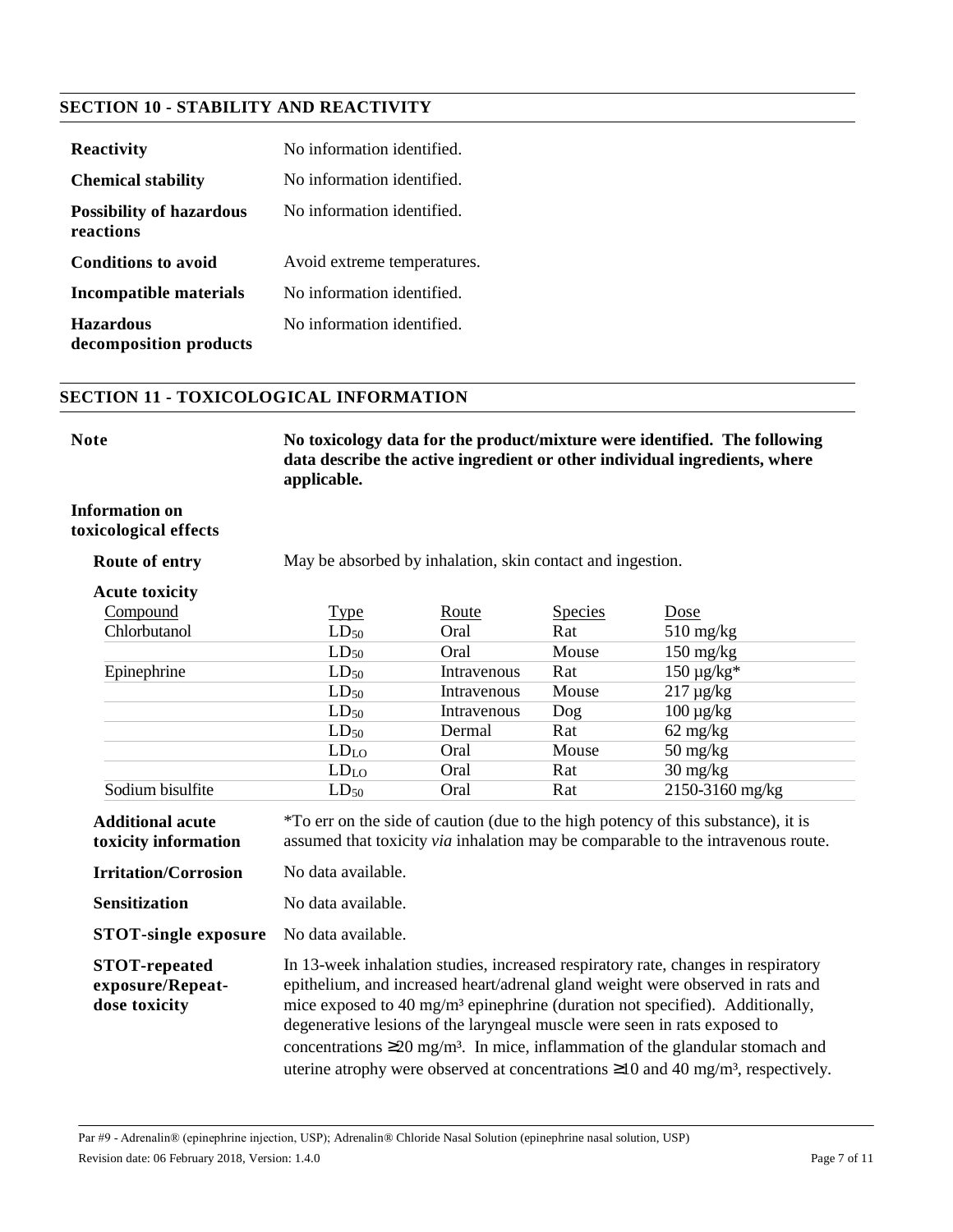# **SECTION 11 - TOXICOLOGICAL INFORMATION** …continued

| <b>Reproductive toxicity</b> | In hamsters, epinephrine caused a decrease in reproductive success at 500 $\mu$ g/kg<br>(route of administration not specified). In mice, epinephrine decreased sexual<br>receptivity in female mice at subcutaneous (SC) doses of 40 $\mu$ g (~1.6 mg/kg), but<br>implantation success was not affected.                                                                                                                                                        |
|------------------------------|------------------------------------------------------------------------------------------------------------------------------------------------------------------------------------------------------------------------------------------------------------------------------------------------------------------------------------------------------------------------------------------------------------------------------------------------------------------|
| Developmental<br>toxicity    | Adverse developmental effects have been reported in rabbits, mice, and hamsters<br>at SC doses as low as 1.2, 1 and 0.5 mg/kg, respectively. Uterine vasoconstriction<br>and impaired fetal gas exchange were observed in pregnant monkeys treated with<br>intravenous (IV) doses of 0.5-20 $\mu$ g/kg/min for 1 to 18 minutes. Fetal asphyxia<br>was observed after epinephrine administration to pregnant monkeys at doses<br>similar to those used in humans. |
| Genotoxicity                 | Epinephrine was negative in the Ames bacterial mutagenicity assay and an <i>in vivo</i><br>micronucleus assay (species not specified). Although both negative and equivocal<br>effects were observed in a chromosomal aberration assay with Chinese hamster<br>ovary cells in the presence and absence of metabolic activation, respectively, the<br>overall weight of evidence suggests a low genotoxicity potential.                                           |
| Carcinogenicity              | Epinephrine was not carcinogenic in rats and mice exposed by inhalation to<br>concentrations up to 5 and 3 mg/m <sup>3</sup> , respectively. None of the components present<br>at levels greater than or equal to 0.1% are listed by NTP, IARC, ACGIH or OSHA<br>as a carcinogen.                                                                                                                                                                                |
| <b>Aspiration hazard</b>     | No data available.                                                                                                                                                                                                                                                                                                                                                                                                                                               |
| Human health data            | See Section 2 - "Other hazards"                                                                                                                                                                                                                                                                                                                                                                                                                                  |

#### **SECTION 12 - ECOLOGICAL INFORMATION**

**Toxicity**

| .                |                       |                                           |                                             |
|------------------|-----------------------|-------------------------------------------|---------------------------------------------|
| Compound         | <b>Type</b>           | Species                                   | Concentration                               |
| Chlorbutanol     | $LC_{50}$ (time       | Pimephales promelas                       | 130-141 mg/L                                |
|                  | not specified)        | (fathead minnow)                          |                                             |
| Epinephrine      | $EC_{50}/24h$         | Daphnia magna                             | $40.0$ mg/L                                 |
|                  | $EC_{50}/48h$         | Daphnia magna                             | $31.7 \text{ mg/L}$                         |
| Sodium bisulfite | NOEC $(34d)$          | Danio rerio (Zebrafish)                   | $\geq$ 316 mg/L (sodium<br>sulfite)         |
|                  | EC <sub>50</sub> /48h | Daphnia magna (crustacea)                 | 89 mg/L (disodium<br>disulfite)             |
|                  | NOEC $(21)$<br>days)  | Daphnia magna (crustacea)                 | $>10$ mg/L (disodium<br>disulfite)          |
|                  | $EC_{50}/72h$         | Desmodesmus subspicatus<br>(algae, green) | $43.8 \text{ mg/L}$ (disodium<br>disulfite) |
| rsistence and    | No data identified.   |                                           |                                             |

Per **Degradability**

**Bioaccumulative potential**

No data identified.

Par #9 - Adrenalin® (epinephrine injection, USP); Adrenalin® Chloride Nasal Solution (epinephrine nasal solution, USP) Revision date: 06 February 2018, Version: 1.4.0 Page 8 of 11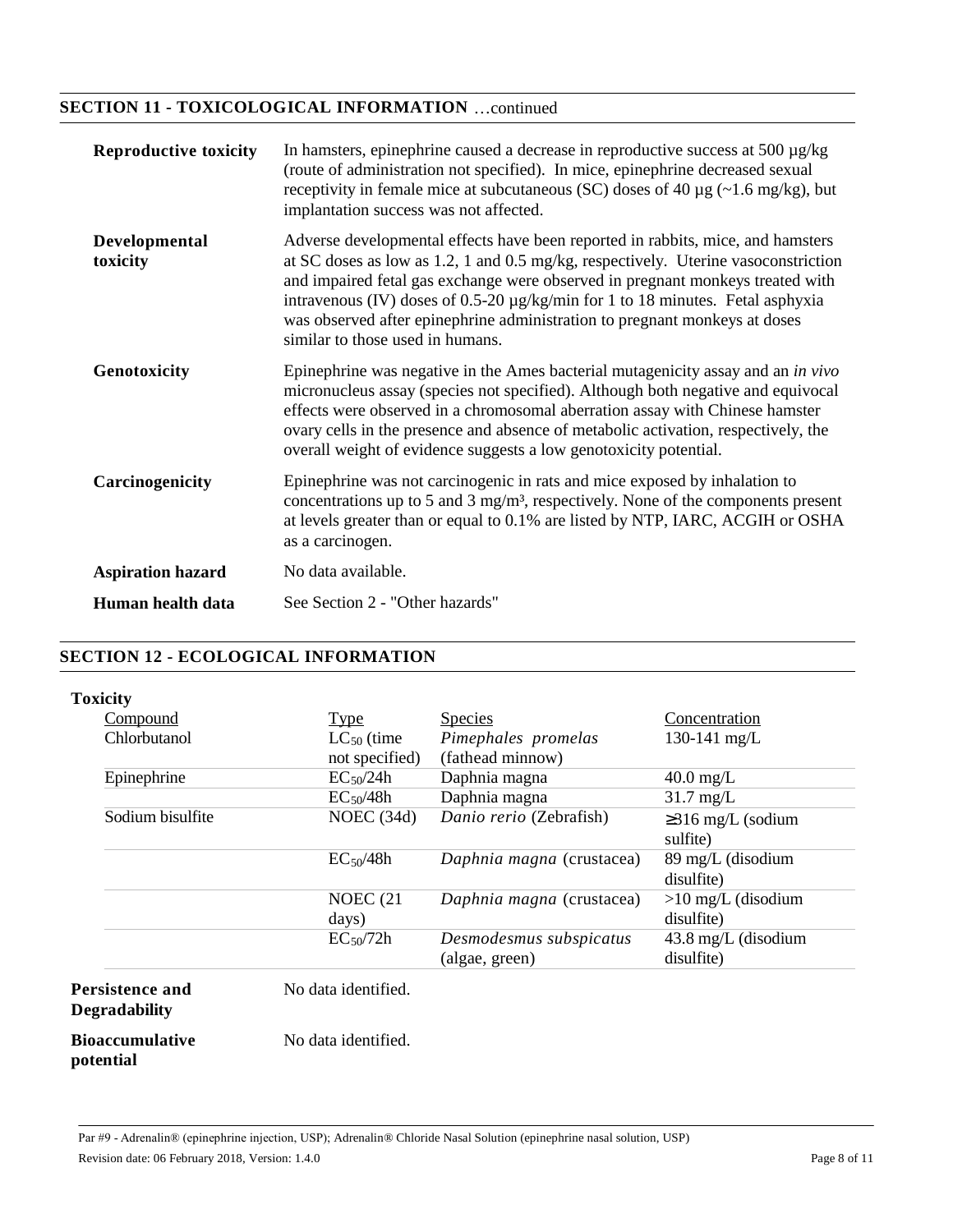# **SECTION 12 - ECOLOGICAL INFORMATION** …continued

| <b>Mobility in soil</b>                      | No data identified.                                                                                                                                                                                                                    |
|----------------------------------------------|----------------------------------------------------------------------------------------------------------------------------------------------------------------------------------------------------------------------------------------|
| <b>Results of PBT and</b><br>vPvB assessment | Not performed.                                                                                                                                                                                                                         |
| Other adverse effects                        | No data identified.                                                                                                                                                                                                                    |
| <b>Note</b>                                  | The environmental characteristics of this mixture have not been fully investigated.<br>The above data are for the active ingredient and/or any other ingredient(s) where<br>applicable. Releases to the environment should be avoided. |

### **SECTION 13 - DISPOSAL CONSIDERATIONS**

| Waste treatment                                                                   | Dispose of wastes in accordance to prescribed federal, state, and local guidelines,   |  |
|-----------------------------------------------------------------------------------|---------------------------------------------------------------------------------------|--|
| methods                                                                           | e.g., appropriately permitted chemical waste incinerator. Do not send down the        |  |
|                                                                                   | drain or flush down the toilet. All wastes containing the material should be          |  |
|                                                                                   | properly labeled. Rinse waters resulting from spill cleanups should be discharged     |  |
|                                                                                   | in an environmentally safe manner, e.g., appropriately permitted municipal or on-     |  |
| site was tewater treatment facility. Refer federal, local and state environmental |                                                                                       |  |
|                                                                                   | regulations to determine proper disposal of epinephrine as a salt or in the free base |  |
|                                                                                   | form.                                                                                 |  |

# **SECTION 14 - TRANSPORT INFORMATION**

| <b>Transport</b>                                                                               | Based on the available data, this product/mixture is not regulated as a hazardous<br>material/dangerous good under EU ADR/RID, US DOT, Canada TDG, IATA, or<br>IMDG. |
|------------------------------------------------------------------------------------------------|----------------------------------------------------------------------------------------------------------------------------------------------------------------------|
| UN number                                                                                      | None assigned.                                                                                                                                                       |
| UN proper shipping<br>name                                                                     | None assigned.                                                                                                                                                       |
| <b>Transport hazard</b><br>classes and packing<br>group                                        | None assigned.                                                                                                                                                       |
| <b>Environmental hazards</b>                                                                   | Based on the available data, this product/mixture is not regulated as an<br>environmental hazard or a marine pollutant.                                              |
| <b>Special precautions for</b><br>users                                                        | Due to lack of data, avoid release to the environment.                                                                                                               |
| <b>Transport in bulk</b><br>according to Annex II of<br>MARPOL73/78 and the<br><b>IBC</b> Code | Not applicable.                                                                                                                                                      |

Par #9 - Adrenalin® (epinephrine injection, USP); Adrenalin® Chloride Nasal Solution (epinephrine nasal solution, USP) Revision date: 06 February 2018, Version: 1.4.0 Page 9 of 11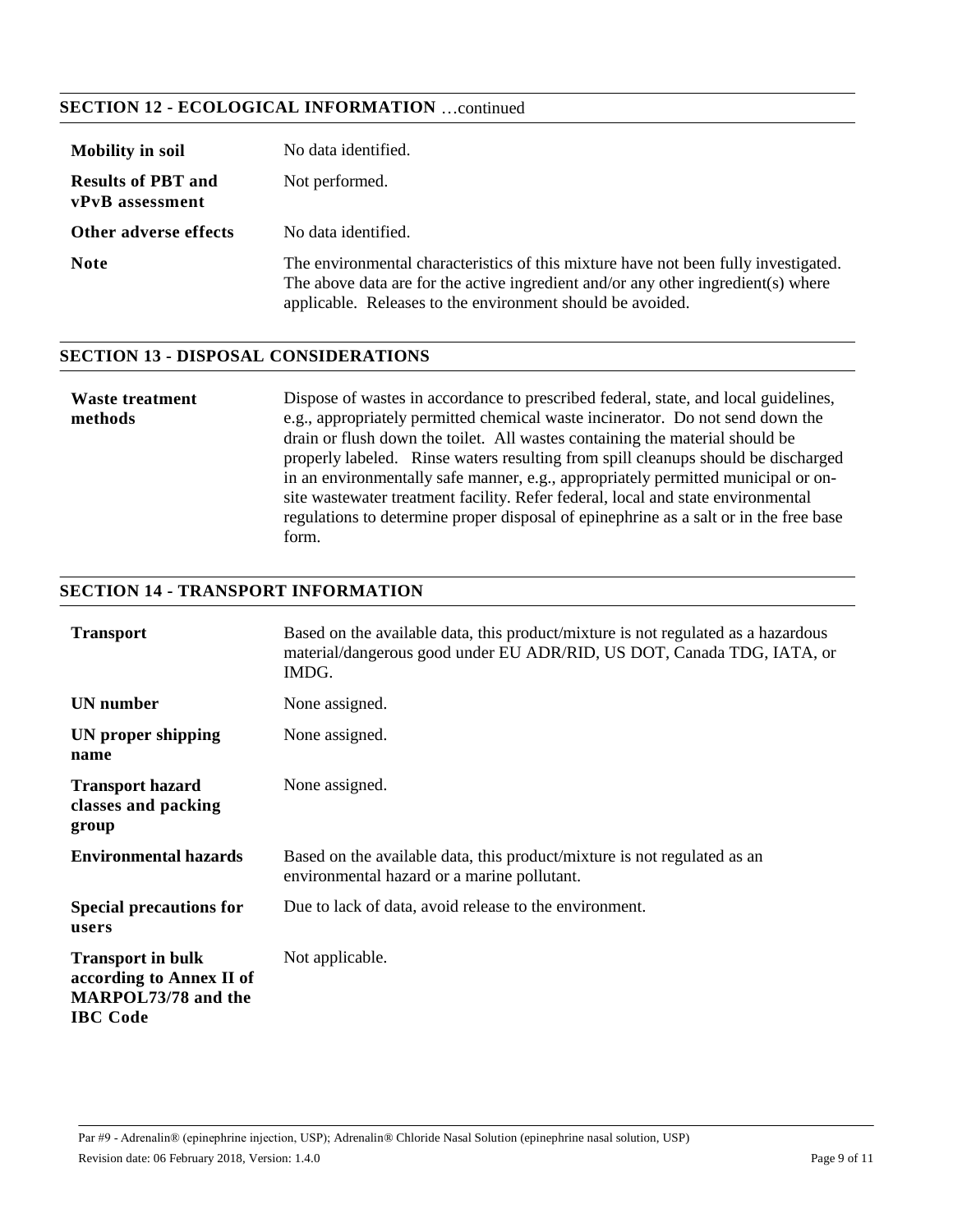# **SECTION 15 - REGULATORY INFORMATION**

| Safety, health and<br>environmental<br>regulations/legislation<br>specific for the<br>substance or mixture | This SDS generally complies with the requirements listed under current guidelines<br>in the US, EU and Canada. Consult your local or regional authorities for more<br>information. |
|------------------------------------------------------------------------------------------------------------|------------------------------------------------------------------------------------------------------------------------------------------------------------------------------------|
| <b>Chemical safety</b><br>assessment                                                                       | Not conducted.                                                                                                                                                                     |
| <b>TSCA</b> status                                                                                         | Drugs are exempt from TSCA.                                                                                                                                                        |
| <b>SARA</b> section 313                                                                                    | Not listed.                                                                                                                                                                        |
| California proposition 65                                                                                  | Not listed.                                                                                                                                                                        |
| <b>Additional information</b>                                                                              | No other information identified.                                                                                                                                                   |

# **SECTION 16 - OTHER INFORMATION**

| <b>Full text of H phrases</b><br>and GHS classifications | ATO4 - Acute Toxicity (Oral) Category 4. H302 - Harmful if swallowed. ATO2 -<br>Acute Toxicity (Oral) Category 2. H300 - Fatal if swallowed. ATD2 - Acute<br>Toxicity (Dermal) Category 2. H310 - Fatal in contact with skin. STOT-R1 -<br>Specific Target Organ Toxicity Following Repeat Exposure Category 1. H372 -<br>Causes damage to the cardiovascular system through prolonged or repeated<br>exposure. RT1B - Reproductive toxicity Category 1B. H360Df - May damage the<br>unborn child. Suspected of damaging fertility. EUH031 - Contact with acids<br>liberates very toxic gas. (Specific concentration limit: $\geq 5\%$ )                                                                                                                                                                                                                                                                                                                                                                                                                                                                                                                                                                                                                                                                                                                                                                                                         |
|----------------------------------------------------------|--------------------------------------------------------------------------------------------------------------------------------------------------------------------------------------------------------------------------------------------------------------------------------------------------------------------------------------------------------------------------------------------------------------------------------------------------------------------------------------------------------------------------------------------------------------------------------------------------------------------------------------------------------------------------------------------------------------------------------------------------------------------------------------------------------------------------------------------------------------------------------------------------------------------------------------------------------------------------------------------------------------------------------------------------------------------------------------------------------------------------------------------------------------------------------------------------------------------------------------------------------------------------------------------------------------------------------------------------------------------------------------------------------------------------------------------------|
| Sources of data                                          | Information from published literature and internal company data.                                                                                                                                                                                                                                                                                                                                                                                                                                                                                                                                                                                                                                                                                                                                                                                                                                                                                                                                                                                                                                                                                                                                                                                                                                                                                                                                                                                 |
| <b>Abbreviations</b>                                     | ACGIH - American Conference of Governmental Industrial Hygienists; ADR/RID -<br>European Agreement Concerning the International Carriage of Dangerous Goods<br>by Road/Rail; AIHA - American Industrial Hygiene Association; CAS# - Chemical<br>Abstract Services Number; CLP - Classification, Labelling, and Packaging of<br>Substances and Mixtures; DNEL - Derived No Effect Level; DOT - Department of<br>Transportation; EINECS - European Inventory of New and Existing Chemical<br>Substances; ELINCS - European List of Notified Chemical Substances; EU -<br>European Union; GHS - Globally Harmonized System of Classification and<br>Labeling of Chemicals; IARC - International Agency for Research on Cancer;<br>IDLH - Immediately Dangerous to Life or Health; IATA - International Air<br>Transport Association; IMDG - International Maritime Dangerous Goods; LOEL -<br>Lowest Observed Effect Level; LOAEL - Lowest Observed Adverse Effect Level;<br>NIOSH - The National Institute for Occupational Safety and Health; NOEL - No<br>Observed Effect Level; NOAEL - No Observed Adverse Effect Level; NTP -<br>National Toxicology Program; OEL - Occupational Exposure Limit; OSHA -<br>Occupational Safety and Health Administration; PNEC - Predicted No Effect<br>Concentration; SARA - Superfund Amendments and Reauthorization Act; STOT -<br>Specific Target Organ Toxicity; STEL - Short Term Exposure Limit; TDG - |

Par #9 - Adrenalin® (epinephrine injection, USP); Adrenalin® Chloride Nasal Solution (epinephrine nasal solution, USP) Revision date: 06 February 2018, Version: 1.4.0 Page 10 of 11